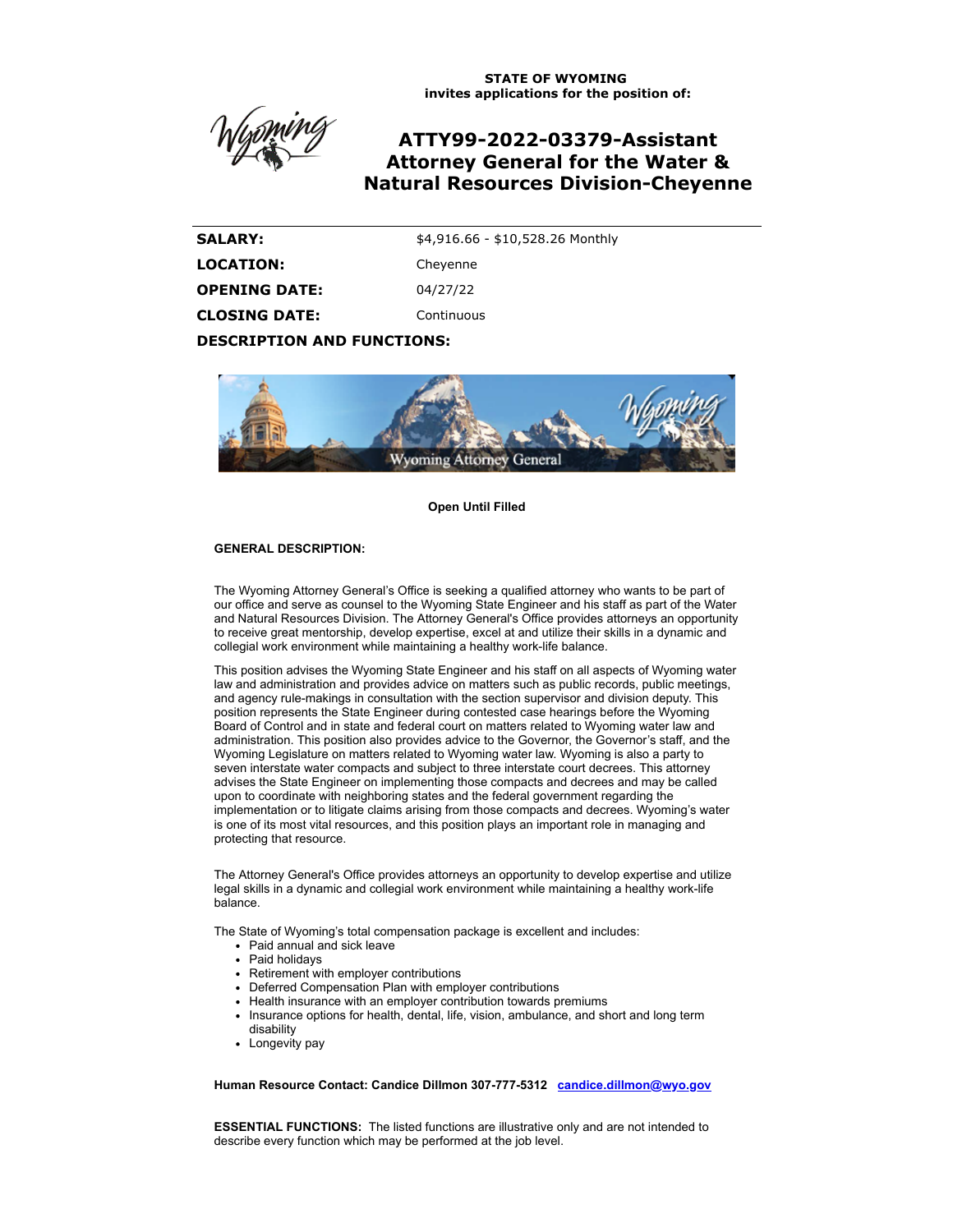- Provide professional legal representation for the State of Wyoming as part of the Water and Natural Resources Division, including advising the Wyoming State Engineer and his staff; advising the four water division Superintendents and their staff, representing the State Engineer in litigation in various forums, and representing the State of Wyoming in interstate water issues;
- Conduct legal research, draft pleadings, respond to motions, present arguments in court, and handle appellate work as necessary;
- Present legal advice in various formats, including legal documents, oral presentations, and formal and informal legal opinions; and
- Advise agency clients with respect to relevant statutes and administrative procedures.

# **QUALIFICATIONS:**

#### **PREFERENCES/\*\*AGENCY REQUIREMENTS:**

The successful applicant will be provided training and mentorship to ensure that you have the resources and knowledge to succeed.

\*\*All applicants must provide the following as attachments as part of the application process:

- Professional resume include references
- Recent writing sample
- Law school transcript

Please review your application for completeness and accuracy.

#### **KNOWLEDGE:**

• Knowledge of Wyoming water law, trial and appellate practice, administrative law, and civil procedure.

### **MINIMUM QUALIFICATIONS:**

**Education:**

Juris doctorate

## **NECESSARY SPECIAL REQUIREMENTS:**

## **NOTES:**

- FLSA: Exempt
- Salary is commensurate with relevant legal experience.
- Successful applicants are required to pass a criminal background investigation.
- This position is at-will and is appointed by and serves at the pleasure of the Attorney General (W.S. 9-1-608).

# **SUPPLEMENTAL INFORMATION:**

015-Attorney General - Water and Natural Resources Division

Click [here](https://ai.wyo.gov/divisions/human-resources/consultative-services/compensation/pay-tables-salary-averages) to view the State of Wyoming Classification and Pay Structure.

URL: <http://agency.governmentjobs.com/wyoming/default.cfm>

The State of Wyoming is an Equal Opportunity Employer and actively supports the ADA and reasonably accommodates qualified applicants with disabilities.

*Class Specifications are subject to change, please refer to the A & I HRD Website to ensure that you have the most recent version.*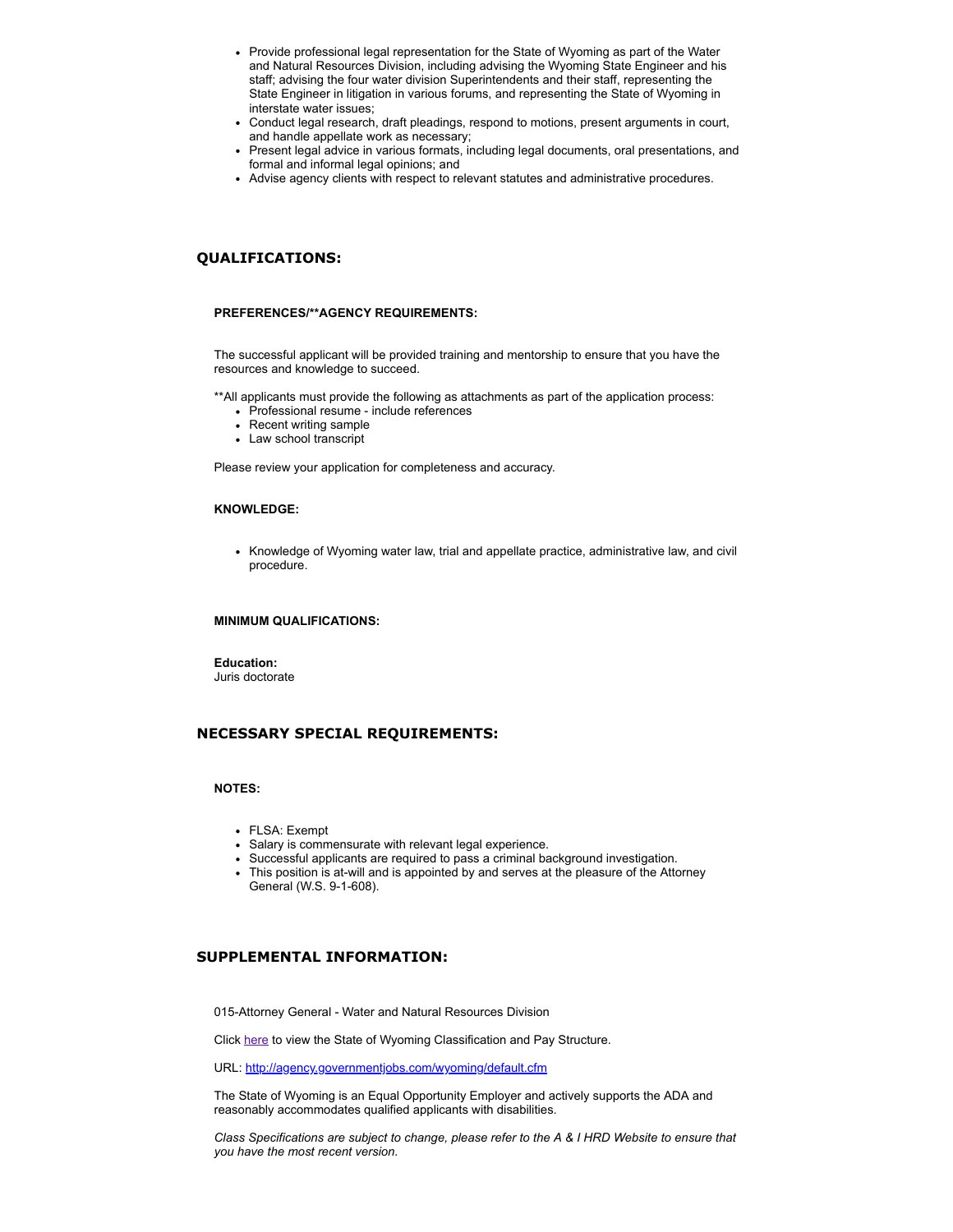A complete listing of the State of Wyoming Classification and Pay Structure can be viewed at wyoming/default.cfm.

Class Code #ATTY99 Job # 2022-03379 ATTY99-2022-03379-ASSISTANT ATTORNEY GENERAL FOR THE WATER & NATURAL RESOURCES DIVISION-CHEYENNE CD

See Human Resource Contact Information in the General Description Section Statewide, WY 82002

Fax: (307) 777-6562

The State of Wyoming is an Equal Opportunity Employer and actively supports the ADA and reasonably accommodates<br>qualified applicants with disabilities. No notice of eligibility will be sent to applicants who meet the minim

# **ATTY99-2022-03379-Assistant Attorney General for the Water & Natural Resources Division-Cheyenne Supplemental Questionnaire**

\* 1. (ATTY99) Do you have your Juris Doctorate?  $\Box$  Yes

 $\square$  No

\* 2. (ATTY99 AG) Are you within six (6) months of graduating with a Juris Doctorate? Yes

∩ I ⊔

\* 3. (ATTY Generic) Have you passed the State Bar for Wyoming? □ Yes

No

- \* 4. (ATTY99) If yes, please provide the date passed.
- \* 5. (ATTY Generic) Have you passed the Bar for a state other than Wyoming? Yes **□** No
- \* 6. (ATTY99) If yes, which State(s), please list and include dates passed.
- \* 7. (ATTY99) Have you attached the following? \* Professional Resume \* References \* Recent Writing Sample \* Law School Transcript
	- $\square$  Yes
	- $\square$  No
- \* 8. (AA) Where did you hear about this opportunity?
	- **I**ndeed
	- $\square$  LinkedIn
	- $\square$  Zip Recruiter
	- **U** Wyoming Workforce services
	- $\Box$  Other job sites (Wyoming at Work, Monster, etc.)
	- $\square$  Social Media (Facebook, Twitter, etc.)
	- $\Box$  www.governmentjobs.com/careers/wyoming
	- $\Box$  Newspaper/Newsletter Advertisement
	- **Q** Career Fair
	- $\Box$  State Employee
	- **T** Friend or Acquaintance (Not State Employee)
	- $\Box$  Other
	- 9. (AA) If you answered Other, please tell us where you heard about this opportunity.
- \* 10. (AA) VETERANS' PREFERENCE DISCLOSURE: PER WYOMING STATUTE, current employees of the State of Wyoming are not eligible for veterans' preference. If you are not a current employee of the State of Wyoming, to be eligible to receive veterans' preference you MUST have been a resident of the State of Wyoming for a period of one (1) year or more at any time prior to submitting this application. I have read and understand the veterans' preference disclosure.

Yes

an D

- $\square$  I am not a veteran
- 11. (AA) VETERANS' PREFERENCE: If you are a war veteran as defined in section 101, Title 38, United States Code or are the surviving spouse of a war veteran who receives survivor benefits from the federal government based on the veteran's military service, and wish to claim veterans' preference, please attach the appropriate documentation substantiating your claim. Indicate below your appropriate veterans'